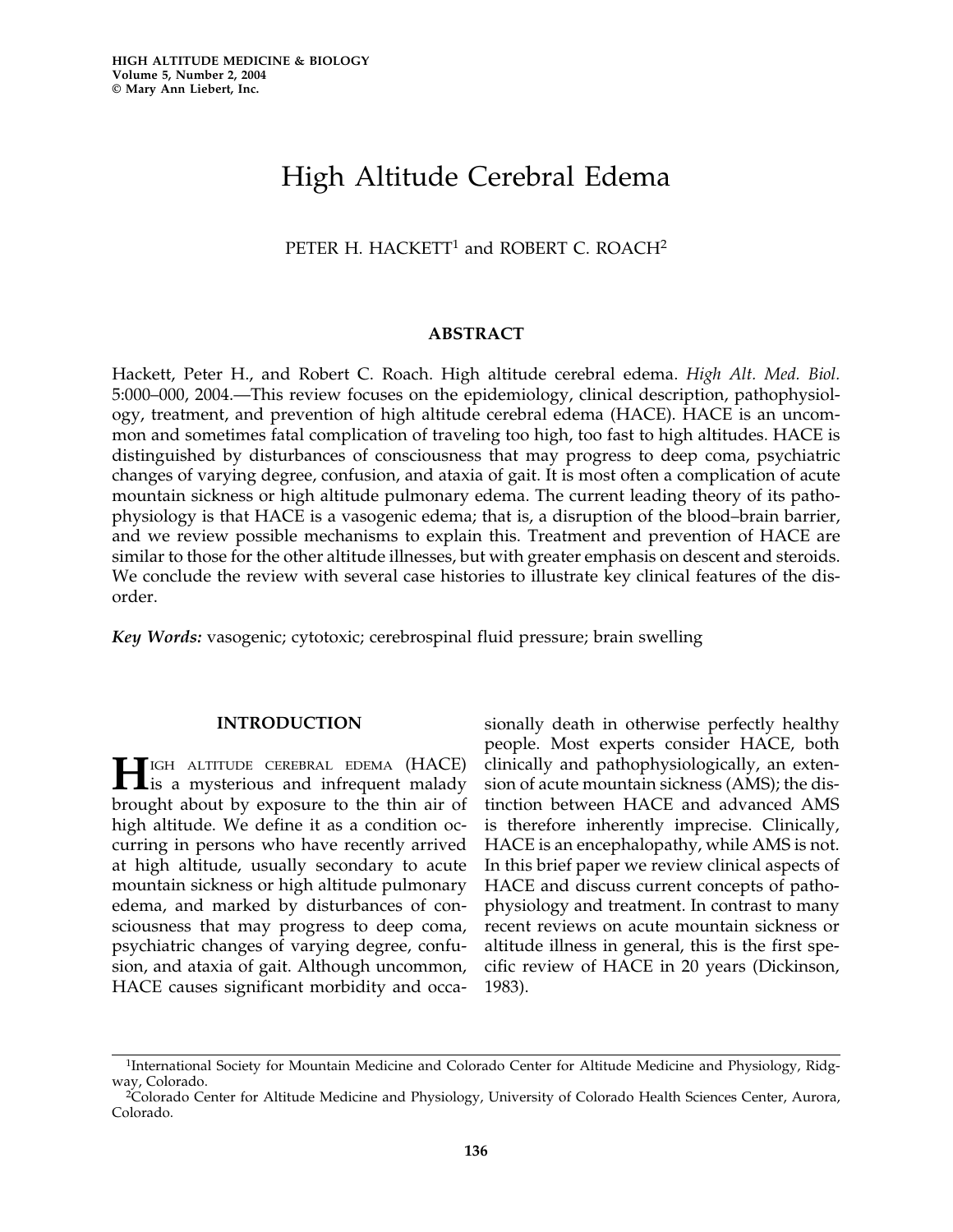## **EPIDEMIOLOGY AND RISK FACTORS**

HACE occurs in unacclimatized persons at altitudes above 2000 m and most commonly with abrupt ascent to over 3000 m. The lowest reported altitude of occurrence is 2100 m (Dickinson, 1979). Less commonly, it also occurs at extreme altitude (over 7000 m) in climbers apparently well acclimatized (Clarke, 1988). Due to differences in definition and clinical diagnosis, limited epidemiological research, and wide range of rate of ascent, the exact incidence of HACE is not clear. Hackett and Rennie (1976) reported HACE in 1.0% of all trekkers between 4243 and 5500 m in Nepal, but HACE increased to 3.4% in those who suffered AMS. Bärtsch mentioned an incidence of 0.5% in 5355 visitors to 4555 m in Tibet, as reported to him by Tianyi Wu (Bartsch and Roach, 2001). Basnyat et al. (2000), using a questionnaire, reported the astonishing figure of 31% of Vedic pilgrims in Nepal with HACE at 4300 m. This is a far higher incidence than any other study, but it was in the setting of a most unusual ascent profile; rarely do so many persons ascend in two days from 2000 to 4300 m to sleep at that altitude. Nonetheless, a more comprehensive study including neurological exam is necessary to verify these findings.

HACE is much more likely in those with high altitude pulmonary edema. Gabry et al. (2003) found that 13% of 52 patients with HAPE in the French Alps had stupor or coma. Hultgren et al. (1996) reported that 14% of 150 patients with HAPE in the Colorado Rockies had HACE, and 20% of 50 HAPE patients evacuated by helicopter in the Swiss Alps also had HACE (Hochstrasser et al., 1986). Autopsy studies reveal that 50% of those dying with HAPE also had HACE. Conversely, HAPE is common in those identified with HACE. In a series from the Colorado Rocky Mountains, 11 of 13 patients admitted to hospital with HACE had HAPE (Yarnell et al., 2000). Although the exact incidence of HACE is unclear, it is less common than HAPE, except in one study (Basnyat et al., 2000) and much less common than AMS. Whether all patients with HACE develop AMS first is unclear; certainly, that is the usual case. However, abrupt onset of HACE is occasionally reported, especially at extreme altitude. Whether this reflects a lack of early recognition of prodromal symptoms or rapid onset de novo is not clear; this presentation is particularly dangerous (Clarke, 1988); see the case examples at the end of this paper. The speed of progression from AMS to HACE varies. Most commonly, HACE develops as a progression of AMS over 24 to 36 h, either independently of HAPE or as HAPE develops concomitantly. Occasionally, AMS progresses to HACE within a few hours. The mean altitude of onset of HACE in one literature review was 4730 m, but was lower (3920 m) when associated with HAPE (Hultgren, 1997).

Since HACE is apparently an extension of AMS and also occurs commonly with HAPE, the risk factors for HACE are the same as those for AMS and HAPE (see the reviews by Bärtsch and Schoene in this issue). These include a rapid ascent to altitude, exertion, a past history of high altitude illness, perhaps a genetic predisposition, and, for HAPE, certain preexisting abnormalities of the pulmonary circulation. For example, the high incidence of HACE in the Basnyat study was attributed to the rapid rate of ascent: 68% developed AMS by the Lake Louise criteria (Basnyat et al., 2000). Data regarding the influence of age and gender are scant. Reports of HACE in children are rare, perhaps reflecting the small population of children making rapid ascent to high altitude. Unlike HAPE, no preexisting physiological abnormalities have yet been identified as risk factors for AMS or HACE, except perhaps space-occupying intracranial masses or cysts (Hackett, 2000). Some have suggested that random anatomical differences might explain a tendency to AMS and HACE (Ross, 1985); see the section later on pathophysiology. Unlike HAPE, no one has yet investigated possible genetic predisposing factors, such as vascular endothelial growth factor (VEGF) polymorphisms or the genetics of the cerebral circulatory response to hypoxia (see pathophysiology).

# **CLINICAL PRESENTATION AND DIAGNOSIS**

Change in consciousness and ataxic gait herald the onset of HACE. Typically, symptoms of AMS have been progressing over the previous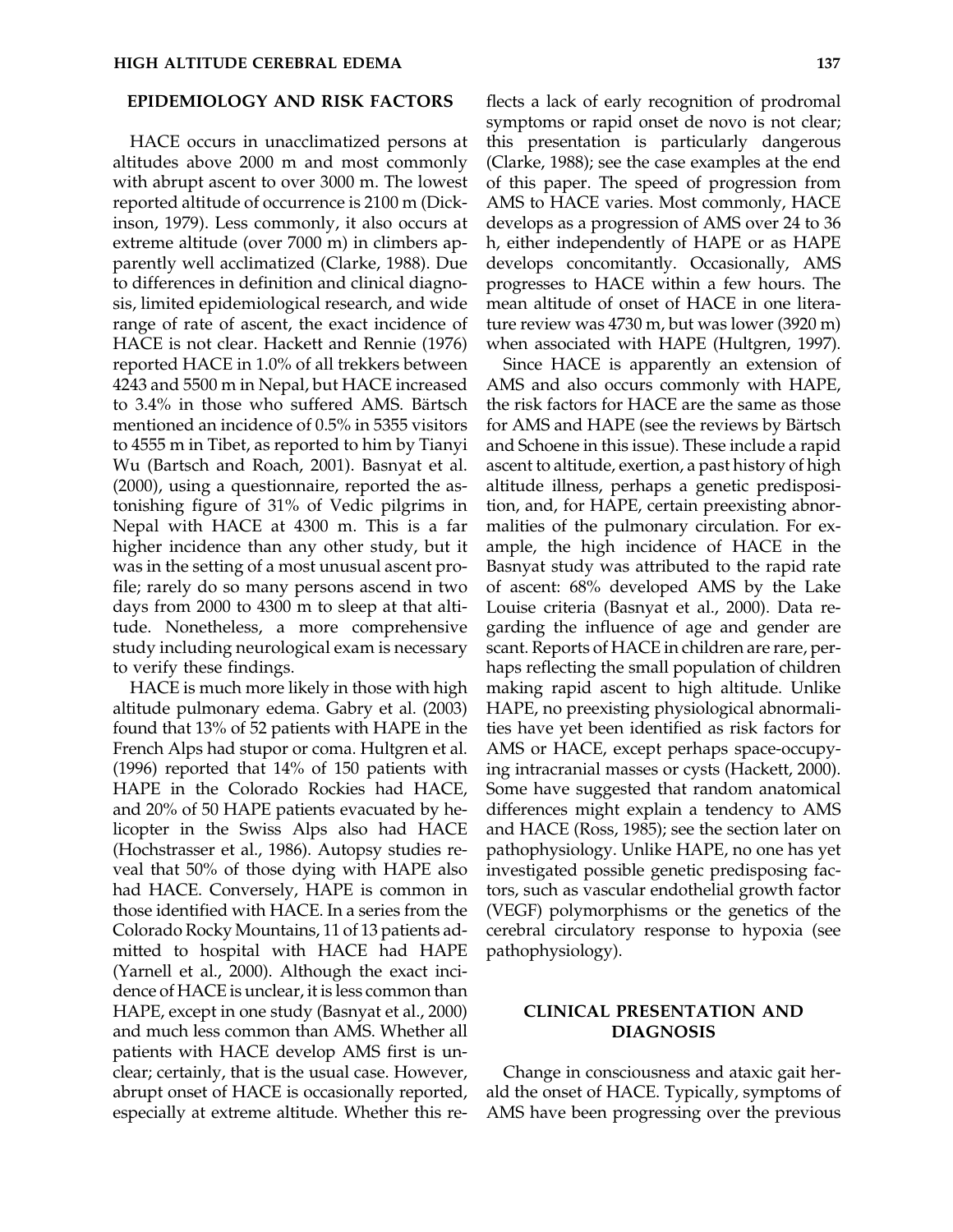24 to 48 h. Headache is often but not always present. Drowsiness and subtle psychological changes appear first. The victim is often withdrawn and apathetic. Lassitude progresses from apparent laziness to being completely unable to care for oneself, for example, not caring to dress appropriately for the conditions, not bothering to eat or drink, and sleeping outside a sleeping bag. Confusion becomes evident, usually in tandem with ataxia. Anorexia is nearly always present, while nausea is common and vomiting is less common (Dickinson, 1983). Case reports have mentioned both auditory and visual hallucinations, but these are uncommon (Oelz and Largiader, 1987). Seizures appear to be rare. One author has suggested, "If the patient seems mildly drunk at altitude they have cerebral edema" (Clarke, 1988). Indeed, mild ataxia and dulled sensorium should certainly raise the suspicion of HACE. Coma was present in 16 of 44 patients in one series, while consciousness was described as normal in 13 of the 44 (Dickinson, 1981). In another series of 20 patients from Ladakh, 12 were in coma (Norboo et al., 1998). The high incidence of coma in these series is due in part to prolonged transport to hospital and to achieve descent.

Physical findings are variable, with disturbed consciousness and ataxia being the most common. Table 1 lists the neurological findings in the largest series published to date (Dickinson, 1983). In this same series, retinal hemorrhages were present in 59% of those with HACE, but the most seriously ill did not have hemorrhages. Since retinal hemorrhages are

TABLE 1. FREQUENCY OF NEUROLOGIC FEATURES IN 44 PATIENTS WITH HACE

| Disturbance of consciousness      | 31 $(70\%)$ |
|-----------------------------------|-------------|
| Ataxia                            | $27(61\%)$  |
| Papilledema                       | 23(52%)     |
| Urinary retention or incontinence | 21(48%)     |
| Abnormal plantar reflexes         | 15(34%)     |
| Abnormal limb tone and power      | 6(14%)      |
| Abducens nerve palsy              | 2           |
| Pupil difference                  | 2           |
| Visual field loss                 | 2           |
| Speech difficulty                 | 1           |
| Hearing loss                      |             |
| Flapping tremor                   |             |
|                                   |             |

From Dickinson, 1983.

common at altitudes over 5000 m and not necessarily associated with altitude illness, their presence is not diagnostic of HACE (Hackett and Roach, 2001a). Others have suggested, however, that careful fundoscopy revealing a progression of retinal pathology at altitude is an indication of impending HACE (Wiedman and Tabin, 1999).

Many other conditions are easily confused with HACE (see Table 2). Onset of illness after **←**| 3 days at a stable altitude, abrupt onset, trauma, focal neurological signs, high fever, stiff neck, and lack of response to treatment should all mandate consideration of other diagnoses. For example, this past summer, a climber on Denali was diagnosed with HACE; did not respond well to steroids, oxygen, and descent; and was later found to have episodic hypoglycemia from an insulin-secreting tumor. One of the authors (PH) has recently consulted on five patients diagnosed with HACE in Colorado who turned out instead to have severe hyponatremia; one died. Also in Colorado, a large malpractice settlement resulted from an incorrect diagnosis of HACE in a man subsequently diagnosed with herpes encephalitis. The clinician must be careful to do a complete history and physical exam, with appropriate laboratory studies to rule out other conditions when feasible. Except in mild cases with rapid, complete recovery, patients with HACE should probably be hospitalized and receive a complete evaluation, including measurements of serum electrolytes and renal function an MRI, and usually a lumbar puncture with appropriate CSF studies to rule out infection. Because of the association of HACE and HAPE, a chest radiograph should be obtained. In the field, abnormally low oxygen saturation by pulse oximetry in someone with HACE is sufficient evidence for the presumption of HAPE. In patients severely ill and requiring hospitalization, 11 of 13 in one series had concomitant HAPE (Yarnell et al., 2000).

Imaging studies may be helpful for diagnosis, but are not always necessary. CT images demonstrate attenuation of signal, either diffusely or in the white matter, with compression of sulci and flattening of gyri. MRI is more valuable both to identify the characteristic findings to confirm

**T2**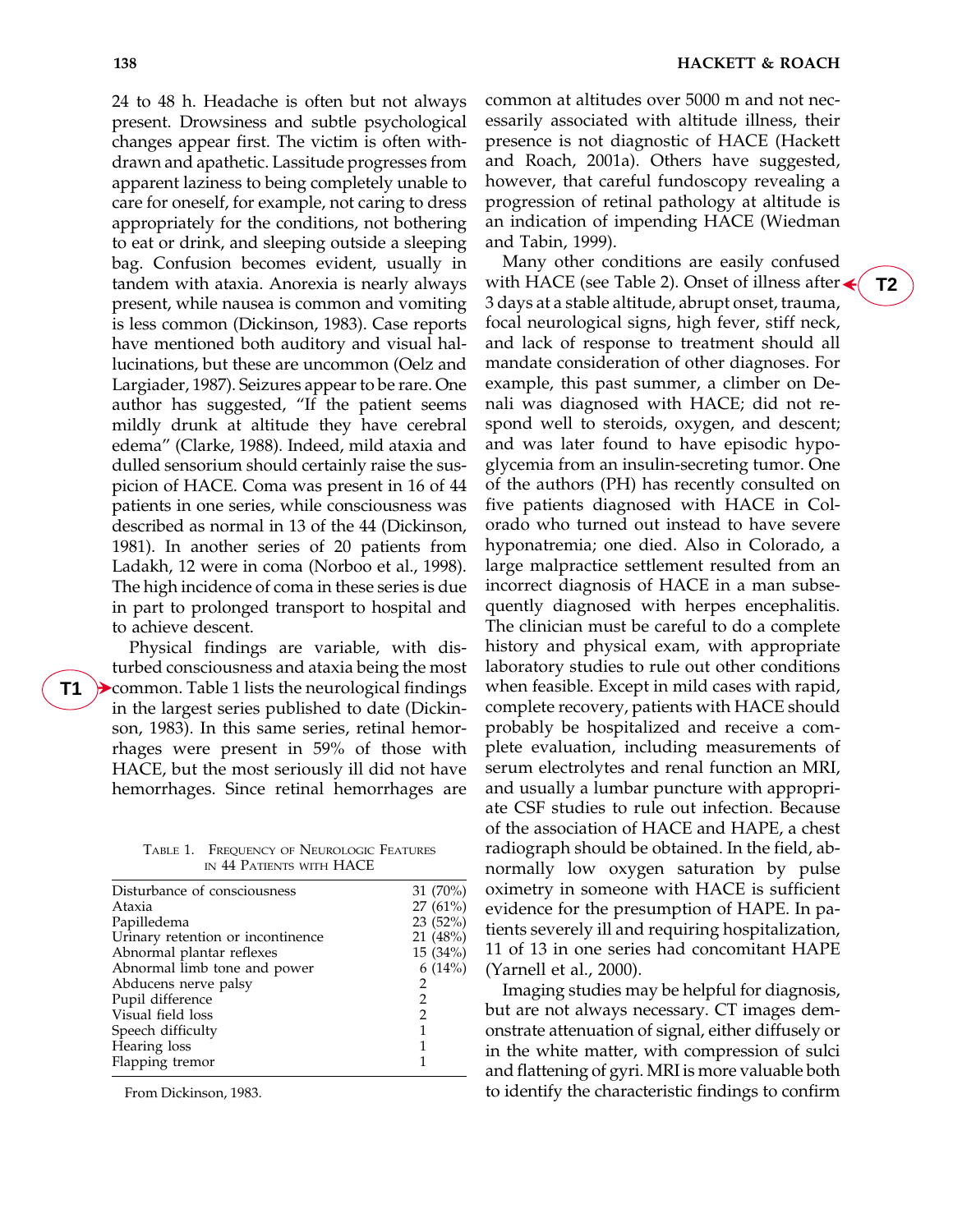| Acute psychosis                  | Hypoglycemia                           |
|----------------------------------|----------------------------------------|
| Brain tumor                      | Hyponatremia                           |
| Carbon monoxide poisoning        | Hypothermia                            |
| Central nervous system infection | Ingestion of drugs, alcohol, or toxins |
| Cerebrovascular bleed or infarct | Migraine                               |
| Cerebrovascular spasm            | Seizure disorder                       |
| Diabetic ketoacidosis            | Transient ischemic attack              |

TABLE 2. DIFFERENTIAL DIAGNOSIS OF HIGH ALTITUDE CEREBRAL EDEMA

HACE and to exclude other pathology. T-2 and especially diffusion-weighted MR imaging reveals increased signal in the white matter, particularly in the splenium of the corpus callosum  $\triangleright$  (see Fig. 1). While this finding is not pathognomonic, in the setting of recent ascent to altitude, it can be considered confirmatory. Since the MR findings may lag behind clinical recovery, MRI may be useful for diagnosis even after clinical improvement. In the only series of consecutive HACE patients studied with MRI, 7 of 9 patients with clinical HACE demonstrated the typical T-2 findings (Hackett et al., 1998). A subsequent patient of these investigators with a negative standard MRI demonstrated increased signal on diffusion-weighted MRI, raising the possibility

**F1**

that the two patients with negative MRI in their initial series (Hackett et al., 1998) may have had a positive MRI if diffusion-weighted imaging had been employed. Flair sequences, apparent diffusion coefficient measurements, and other newer MR techniques may further improve the diagnostic utility of MRI for HACE (Wieshmann et al., 1996; Wieshmann et al., 1999; Lansberg et al., 2000; Hergan et al., 2002; Provenzale et al., 2002; Dong et al., 2004)

Lumbar puncture is sometimes necessary to exclude infection or subarachnoid hemorrhage. Opening pressure will be high; values from 44 to 220 mmH<sub>2</sub>O have been reported (Singh et al., 1969; Houston and Dickinson, 1975). Fluid analysis is most often completely normal; lympho-



**FIG. 1.** MRI showing marked swelling and hyperintense posterior body and splenium of corpus callosum on T2 image (dark arrows) in a HACE case that went on to full recovery. Image courtesy of Dr. Buddha Basnyat.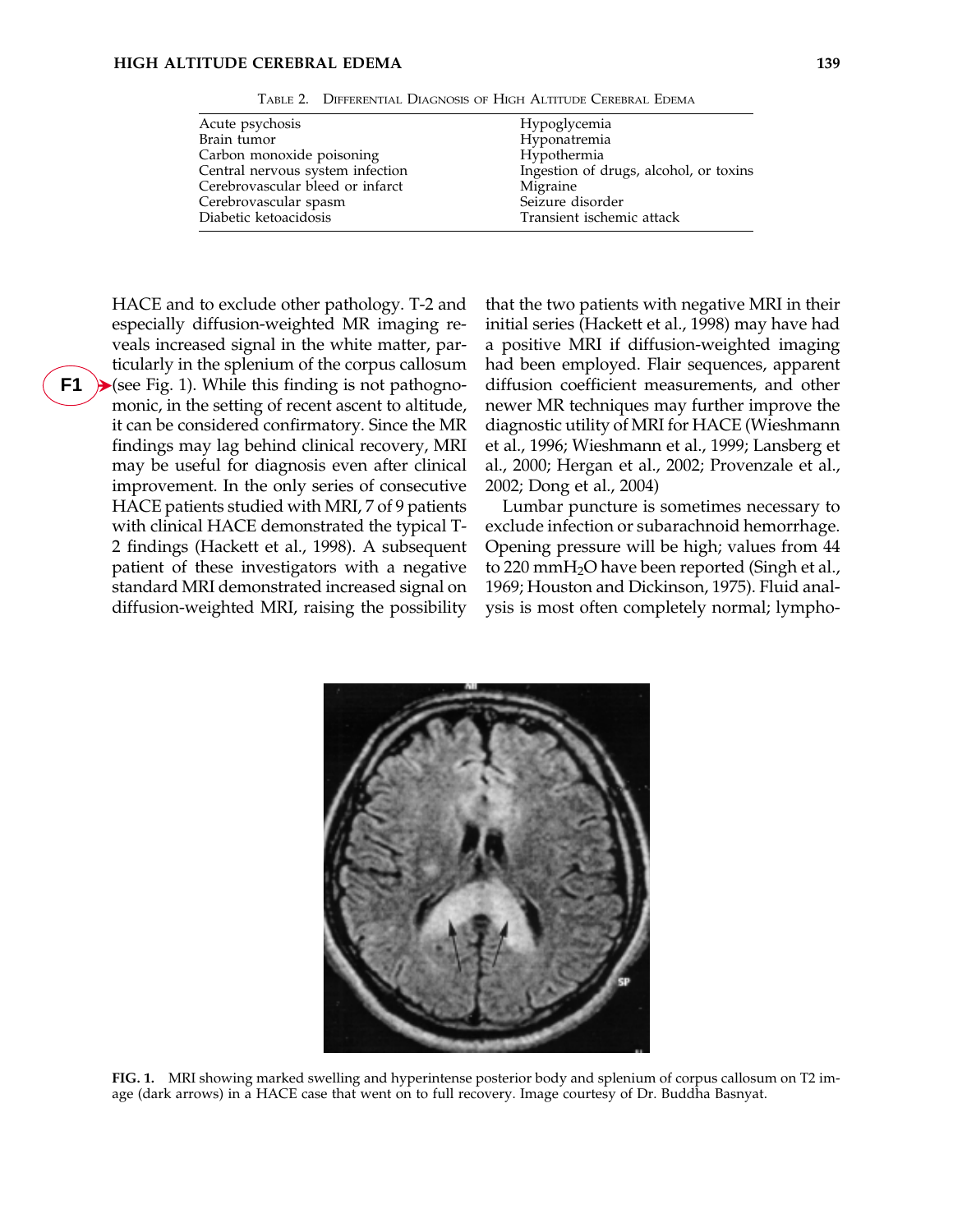cytes were reported in one case. A new MRI technique for estimating intracranial pressure promises a noninvasive measurement useful to both researchers and clinicians (Alperin et al., 2000). No laboratory studies are useful for confirming HACE, although they may exclude other diagnoses. The peripheral blood white cell count may be normal or high (Dickinson, 1981).

# **THE PATHOPHYSIOLOGICAL PROCESSES LEADING TO HACE**

The link between cerebral edema and severe neurological dysfunction at high altitude was proposed by Mosso in 1898, first confirmed by Singh in 1965 from autopsy of two soldiers who died of HACE, and has been repeatedly observed since. Subsequently, several competing theories have evolved to explain the pathophysiology. At present, the leading theory is that HACE is a vasogenic edema; that is, a disruption of the blood–brain barrier, as discussed later. How AMS relates to HACE is still a matter of much speculation. In this review we identify the major gaps in our knowledge of the pathophysiology of HACE, and also in the spectrum of changes from AMS to HACE, and propose several unique approaches to advance our understanding in each area.

#### **PATHOLOGICAL FINDINGS IN HACE**

Lumbar punctures have revealed elevated CSF pressures in HACE, often more than 200  $mmH<sub>2</sub>O$ . CT scans and MRI have shown cerebral edema (Matsuzawa et al., 1992; Hackett et al., 1998), and necropsies have documented gross cerebral edema (Singh et al., 1969; Dickinson, 1983). End-stage findings from autopsy reports include small petechial hemorrhages, venous sinus thromboses, and other thromboses (Dickinson, 1983). Thrombosis is absent on brain scans in recovering HACE cases, confirming thrombosis as a terminal event. Thus, the pathophysiology of HACE includes brain edema and raised intracranial pressure.

Insights into the cause of the cerebral edema come from a recent series of MR imaging studies in HACE patients revealing edema in the white matter corpus callosum, with no gray mater edema, leading the authors to propose a vasogenic origin for the edema (Hackett et al., 1998). Other evidence supporting a vasogenic mechanism includes the time course of both onset and resolution, the fact that patients recover completely, response to steroids, and tissue and cell experiments showing increased permeability of cerebral endothelium exposed to hypoxia. The possibility must be considered that cytotoxic edema may coexist with vasogenic edema in the pathogenesis of HACE. Definitive imaging studies to distinguish cytotoxic from vasogenic edema during HACE and its resolution will be necessary to answer this question. However, we propose that any model to explain the pathophysiology of HACE must in the first instance account for vasogenic edema.

# **MECHANISMS ACCOUNTING FOR VASOGENIC EDEMA**

Potential mechanisms to explain vasogenic edema include mechanical factors leading to blood–brain barrier (BBB) breakdown, biochemical mediators of BBB permeability, or both. These concepts are summarized briefly here, with inclusion of several new and potentially revealing approaches. More detailed reviews are available elsewhere (Krasney, 1994; Hackett, 1999; Hossmann, 1999; Hackett and Roach, 2001b; Roach and Hackett, 2001; Pardridge, 2003).

Vasogenic edema can result from cerebral capillary hypertension, as for example in hypertensive encephalopathy and toxemia of pregnancy. These reversible conditions, associated with increased white matter T2 signal, are associated with impaired cerebral autoregulation. At high altitude, there is mixed evidence for impaired autoregulation (Levine et al., 1999; Jansen et al., 2000; Ter Minassian et al., 2001). Further studies of autoregulation in persons at altitude, including those developing AMS as well as healthy subjects and high-altitude natives, will help to clarify this issue.

Cerebral capillary hypertension may also result from any impairment of cerebral venous return, especially during hypoxia-induced cerebral vasodilatation. HAPE may be a case in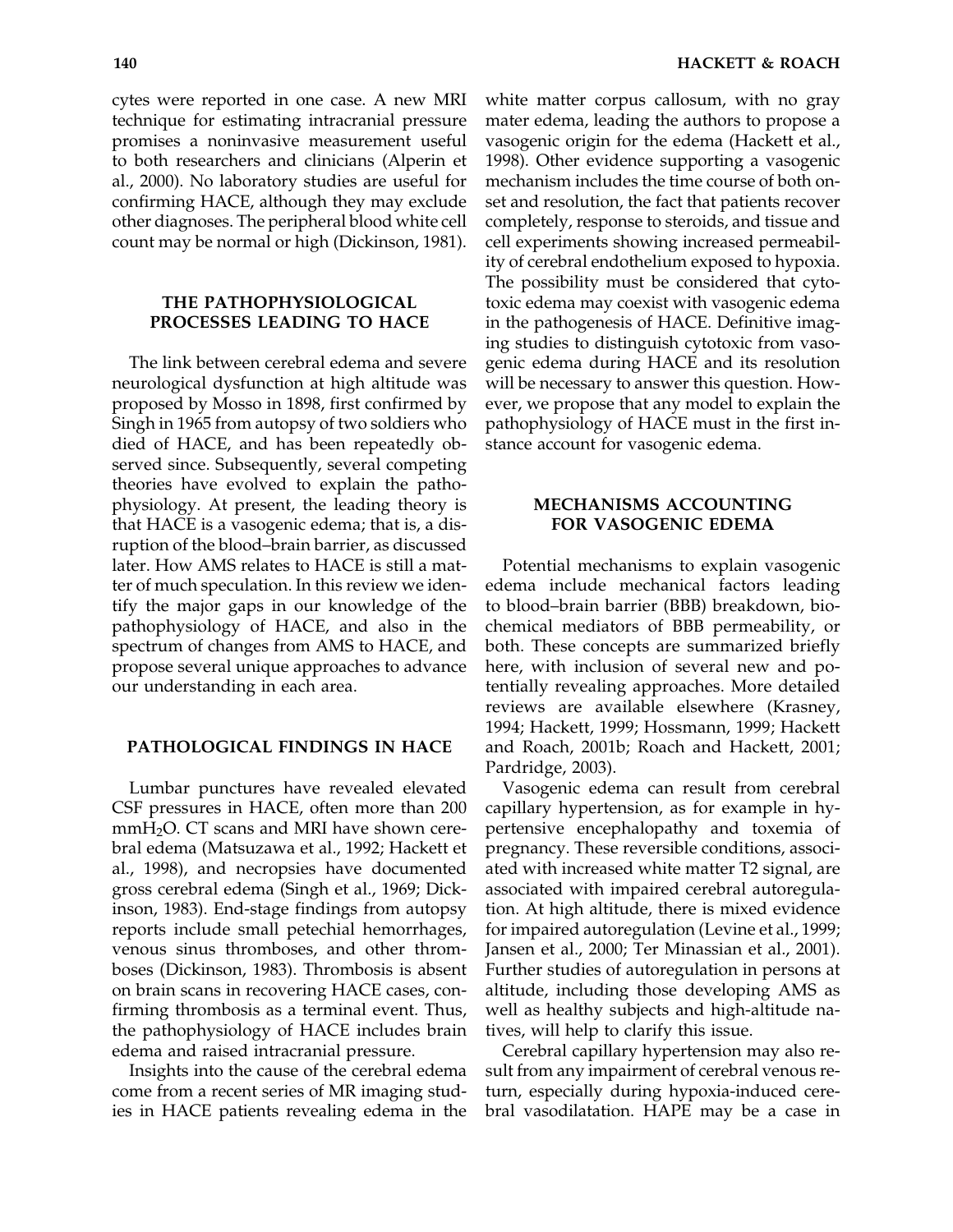point, because of increased intrathoracic pressure. For example, Oelz (1983) invoked a change in venous pressure to explain the onset of HACE with coma after he treated his mild altitude pulmonary edema with a PEEP mask set to 10  $cmH<sub>2</sub>O$ . Random anatomical differences may also play a role in capillary hypertension. Recently, an anatomical abnormality leading to restriction of venous outflow was suggested as a predisposing factor to elevated ICP in idiopathic intracranial hypertension (Farb et al., 2003). Such an abnormality could also contribute to HACE and could help to explain the random individual susceptibility. Studies of cerebral venous anatomy and pressure in volunteers with AMS might be revealing.

Chemical mediators of permeability could by themselves cause vasogenic edema. Alternatively, in the presence of elevated cerebral capillary pressure, a small chemically mediated leak could have profound effects on brain edema. The interplay of mechanical and chemical mediators of BBB leak in vasogenic edema await further investigation. The same question of mechanical versus chemical permeability in the pulmonary circulation in HAPE has been answered in favor of mechanical factors. For HACE, these investigations are handicapped by the absence of a good animal model and the difficulty of assessing cerebral capillary pressure and brain biochemical processes in the intact human at altitude.

The list of potential chemical mediators of BBB leak in cerebral edema includes bradykinin, histamine, arachidonic acid, oxygen and hydroxyl free radicals, and perhaps iNOSgenerated nitric oxide. Two other mechanisms remain very interesting and perhaps more amenable to study in human volunteers. First, Raichle et al. (1978) reported increased BBB permeability in an animal study secondary to stimulation of central noradrenergic output. Marked elevation of sympathetic outflow by hypoxia is well documented (see Reeves, 1993, for a review), and individual variation in the degree of sympathetic stimulation could play a role in BBB leak. Second, a role for vascular endothelial growth factor to explain elevated vascular permeability leading to vasogenic edema was first proposed by Severinghaus (1995). Schoch and co-workers (2002) recently demonstrated two important findings in mice. First, hypoxia-induced VEGF expression and blocking that expression with a VEGF-specific antibody prevented vascular leakage in the brain. Second, dexamethasone appeared to prevent and reverse hypoxia-induced brain edema by blocking VEGF expression. These two findings suggest a VEGF-related mechanism at play in HACE. If true, then studying the genetics of VEGF in individuals might offer clues to HACE susceptibility.

## **THE LINK FROM AMS TO HACE**

The clinical progression from the mild symptoms of AMS to severe, incapacitating headache and mild ataxia and on to HACE suggests a reasonable and testable link in the pathophysiology of AMS and HACE. One view holds that the cerebral edema seen in HACE begins already in mild AMS, causing high-altitude headache through a mechanical, swellinginduced stretching of pain-sensitive structures, such as the dura or meninges. Another view is that cerebral vasodilatation, rather than edema, leads to a swollen brain and causes AMS, and that edema subsequently develops in those who go on to HACE. In this model, neither edema nor brain swelling would have to proceed to the point of raising intracranial pressure to produce AMS. The normal arterial pulsation in the context of a brain with nearly exhausted cranial compliance because of vasodilatation, a so-called "stiff brain," could transmit any movement of intracranial contents to pain-sensitive regions. Alternatively, the tight-fit hypothesis, first proposed by Ross (1985), suggests variation in cranial buffering capacity could determine susceptibility to AMS via variations in intracranial pressure. The brain of a climber with excess buffering capacity could swell, with no net effect on intracranial pressure, compared to those with limited buffering capacity, where swelling due to any cause would lead to a greater rise in intracranial pressure. No studies have yet been reported that evaluate the tight-fit hypothesis.

Studies of the relationship of brain swelling to AMS, however, have revealed that all brains swell on ascent to altitude (Morocz et al., 2001),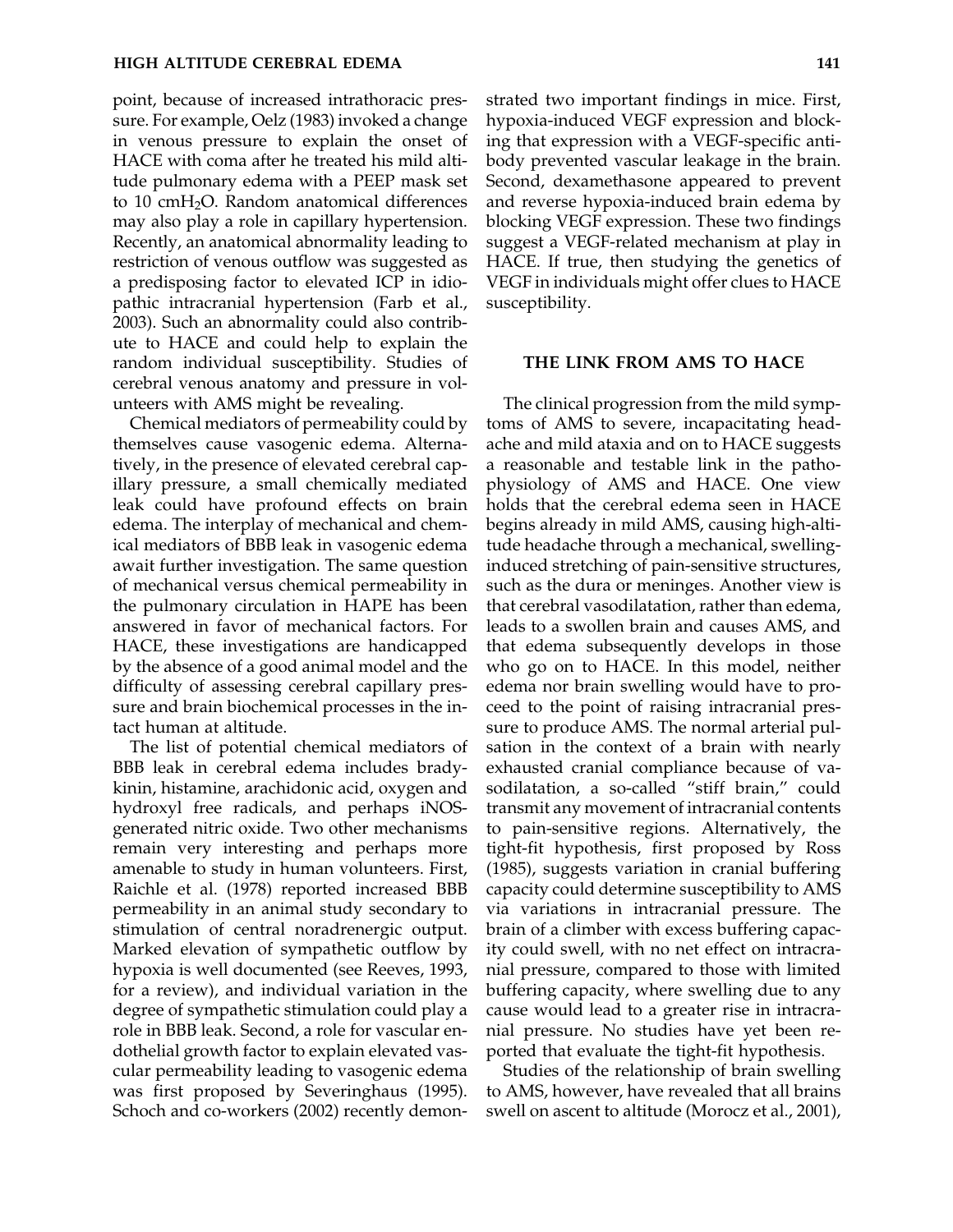presumably from vasodilatation, irrespective of AMS. However, these MR techniques were not capable of detecting small differences that could still be clinically significant. Moreover, no studies have evaluated the anatomical or dynamic components of the tight-fit hypothesis, in spite of the availability of quantitative imaging techniques. We disagree with our colleagues' view in the accompanying review on acute mountain sickness that available evidence is sufficient to dismiss the tight-fit hypothesis. We suggest that a definitive link between vasogenic edema in HACE and brain swelling in AMS will require serial measurements of changes in brain volume and compliance as volunteers progress from well to AMS and will require automated brain volume soft-

ware such as the SIENA program (Smith et al., 2002). Using SIENA, changes of less than 1% in global brain volume can be reliably detected. Taken together, the available data suggest that the injury is still out regarding a pathophysiological link between AMS and HACE.

An alternative view is that headache in early AMS could be explained by trigeminal nerve pathway activation, similar to migraine. Sanchez del Rio and Moskowitz describe a model whereby neurogenic inflammation secondary to hypoxia could lead to trigeminovascular system activation and thereby to headache (Moskowitz, 1990; and Moskowitz, 1999). This seems a reasonable hypothesis in light of the successful treatment and prevention of high altitude headache by drugs with antiinflammatory actions, such as aspirin (Broome et al., 1994; Burtscher et al., 1995; Burtscher et al., 2001), ibuprofen, and dexamethasone (Johnson et al., 1984; Ferrazzini et al., 1987; Hackett et al., 1988; Levine et al., 1989). Studies to explore this possibility could employ advanced neuroimaging techniques currently being used to examine the underlying pathophysiology of migraine (Goadsby, 2002a, b).

#### **CLINICAL COURSE AND TREATMENT**

The clinical course varies with the severity of illness prior to treatment. Once coma has developed, death is more likely despite aggressive therapy (Singh et al., 1969). Whether ex-

tent of edema on MR correlates with prognosis or time to resolution is unknown; in our experience it does not, as evidenced by the Fig. 1, in which this man, with extensive edema on MRI, had an uneventful and rapid recovery. The usual course is rapid recovery if treatment is started at the first sign of HACE and slower recovery when treatment is delayed. A hospital stay of 4 to 5 days for patients that are not ambulatory is common. Average hospital stay was 5.6 days in a recent series of 9 patients, whereas average time to recovery was 2.4 weeks, ranging from 1 day to 6 weeks (Hackett et al., 1998). In a series of 44 patients with HACE from 1983, 10 recovered in 2 days or less after evacuation from high altitude, 32 were in hospital for between 3 and 14 days, and 2 remained unconscious for over 3 weeks (Dickinson, 1983). Long-term follow-up was not available. We might expect shorter hospital stay and quicker recovery, as reflected in the more recent of these series, as recognition and diagnosis are improved and evacuation becomes easier. In Nepal, for example, immediate helicopter evacuation, once an uncommon luxury, is now readily available (Graham and Basnyat, 2001).

Treatment of HACE is similar to that for other altitude illnesses, with emphasis on oxygen and descent. Simulated descent with a hyperbaric bag can also be useful, as in all altitude illness (Austin, 1998; Zafren, 1998). Compared to AMS and HAPE, most authors have noted that HACE requires a greater descent and time to recovery is longer. All agree that early treatment is the key to success. In addition to descent and oxygen, standard treatment is to give steroids in large doses, usually dexamethasone 8 to 10 mg IV, IM, or PO, followed by 4 mg every 6 h. While no controlled trials will ever be done in humans with HACE, clinical experience certainly supports the use of steroids. Controlled trials have demonstrated the benefit of steroids in moderate to severe AMS and, given the presumed common pathophysiology, it is logical to use steroids in HACE. Patients in coma require airway management and bladder drainage. Attempting to decrease intracranial pressure by intubation and hyperventilation might be a reasonable approach, but these patients already have a res-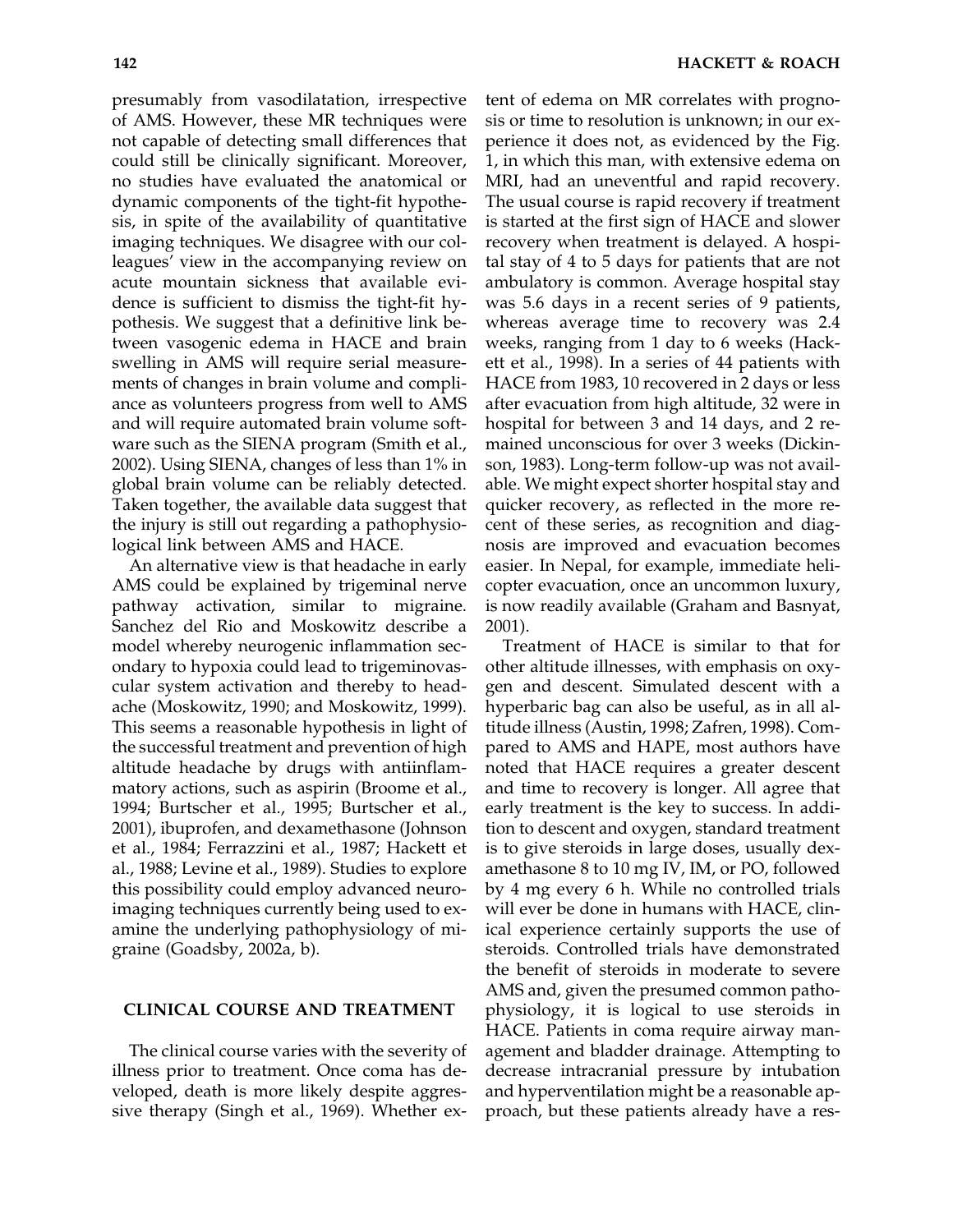piratory alkalosis, and overventilation could result in cerebral ischemia; oxygen alone markedly reduces CBF and ICP at high altitude (Hartig and Hackett, 1992). Clinicians have used loop diuretics (furosemid 40 to 80 mg or bumetanide 1 to 2 mg) to reduce brain hydration, but no controlled studies exist. Since an adequate intravascular volume to maintain perfusion pressure is critical, careful monitoring to avoid hypotension with these agents is critical. Dickinson (1981) reported that in the many HACE patients he treated with at least a single dose of intravenous furosemide, hypovolemia was never a problem. Singh et al. (1969) reported a similar experience. Hypertonic solutions of saline, mannitol, and oral glycerol have been used in the hospital setting (Houston and Dickinson, 1975; Dickinson, 1983); experience with these agents in the field is quite limited. The physiological rationale for these agents seems sound. ICP monitoring during HACE has not yet been reported. While most patients who make it to the hospital alive make a complete recovery, prolonged recovery time and presumed permanent impairment have been reported (Houston and Dickinson, 1975; Dickinson, 1983; Hackett et al., 1998).

Prevention of HACE is the same as for all altitude illness: graded, reasonable rate of ascent, and, for HACE, avoidance of AMS and HAPE. At extreme altitude, onset of HACE may be abrupt, and prevention is not always possible. In recognition of this fact, many climbers are using dexamethasone on summit day for protection from HACE. While this apparently works for prevention of HACE, it has its own dangers due to the potential side effects of dexamethasone.

### **ILLUSTRATIVE CLINICAL EXAMPLES**

#### *Case 1*

A 44-yr-old experienced climber–physician traveled from sea level to the high camp (5790 m) of Huyana Potosi in Bolivia in 5 days. At the refugio at 4708 m the night before, he slept poorly, but had no other symptoms of AMS. En route to high camp, he felt strong and had no pulmonary symptoms. After arrival at the

high camp, he developed headache, lassitude, anorexia, mild mental confusion, and ataxia over a period of 2 h; symptoms were progressing rapidly. He took 4 mg of oral dexamethasone, which slowed but did not stop progression of symptoms; 2.5 hours later, he took another 4 mg of oral dexamethasone, felt a bit better, and slept well. In the morning, he felt quite well, continued dexamethasone 4 mg every 6 h and was the first to the summit (6088 m). He made an uneventful descent. This case illustrates that HACE can develop abruptly and that, when used early, dexamethasone is remarkably effective. Whether continuing up while taking dexamethasone was a wise choice is arguable.

#### *Case 2*

A 50-yr-old male climber ascending Aconcagua developed headache, severe fatigue, and uncontrollable shivering at 4878 m. He also became claustrophobic in his tent. He began to take 125 mg of acetazolamide nightly. One rest day later he was better, but only made it halfway on the ascent to Camp 2 at 5854 m due to recurrence of headache, fatigue, and cold. After another rest day at 4878 m (Camp 1), he slowly made it to Camp 2 but was again "hypothermic" on arrival. He also felt dehydrated. He acclimatized after a rest day, but on the summit push he had headache and became ataxic and irrational at 6400 m; the guide administered balance tests, which he "failed," and although he felt euphoric, he was guided down to high camp at 6100 m. On the descent he started crying uncontrollably, then heard birds where there were none—first small birds then hawks. A few hours after arriving at Camp 3 he recovered. However, 2 months later, he still has little memory of the events other than the hallucinations. This example illustrates the potential difficulty of differentiating hypothermia from HACE. While both can present with ataxia and altered mental status, hallucinations, euphoria, and headache are much more likely to be due to HACE. This man did not take acetazolamide the night prior to the summit attempt. To our knowledge, no one has reported HACE in a person who was taking acetazolamide.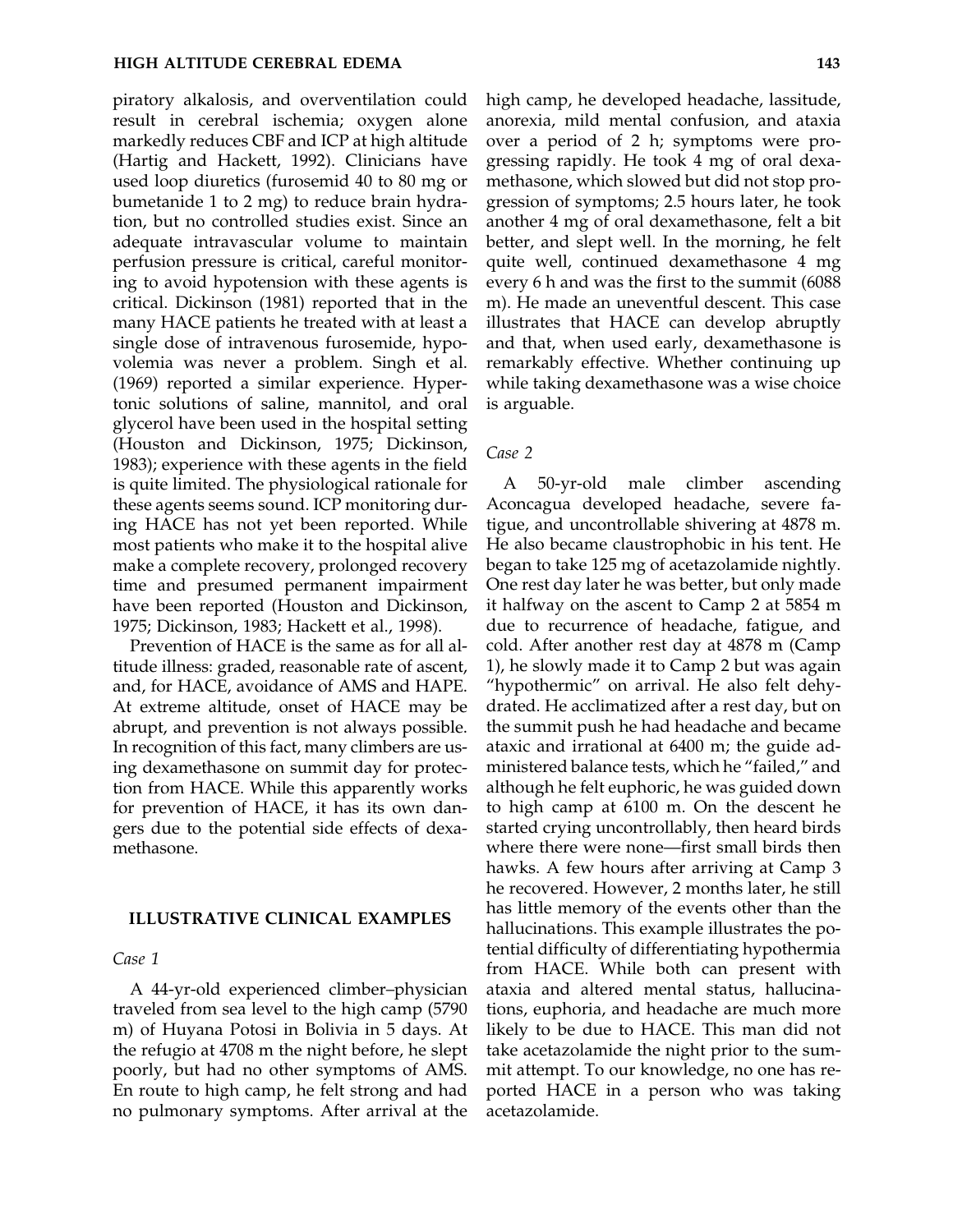#### *Case 3*

A 48-yr-old European female ascended from 1500 to 5000 m in 5 days. She complained of a mild headache and had difficulty sleeping and poor appetite for 2 days prior to reaching the highest altitude. During the night at 5000 m, she became more ill, with somnolence and ataxia. In the morning she was in coma and remained so, despite a descent to 4230 m and administration of oxygen, furosemide, and steroids. Later that day she was evacuated by helicopter to hospital in Kathmandu. Her admission chest X ray was normal. She slowly regained consciousness over 3 days, was discharged 2 days later feeling mentally slow, and was amnesic for the events. This patient demonstrates a rather typical case history. Once coma has developed, response to treatment is not generally dramatic.

#### *Case 4*

A 27-yr-old male ascended from sea level to 2900 m for a ski vacation in Colorado. He developed headache, anorexia, and insomnia over the first 24 h, but skied the next day. That night, he developed a cough and was weak. The next day he was worse and stayed in the hotel. When his friends returned, they found him unconscious with gurgling respirations. He was taken to the local clinic where he was diagnosed with HAPE and HACE, and the doctor administered oxygen and dexamethasone. He started improving and was evacuated to a hospital at 1600 m. There he continued to improve. Radiograph of the chest revealed extensive pulmonary edema, and brain MRI revealed the classic increased T2-signal of the posterior corpus callosum. He was discharged 2 days later with only mild ataxia. It is common for ataxia to persist and be the last finding to resolve. The mechanism of ataxia in HACE is unknown; perhaps it is related to cerebellar dysfunction from hypoxia rather than edema per se.

## **REFERENCES**

Alperin N.J., Lee, S.H., Loth, F., Raksin, P.B., and Lichtor, T. (2000). MR-intracranial pressure (ICP): a method to measure intracranial elastance and pressure noninvasively by means of MR imaging: baboon and human study. Radiology 217(3):877–885.

- Austin D. (1998). Gamow bag for acute mountain sickness [letter]. Lancet 351(9118):1815.
- Bartsch P., and Roach R.C. (2001) Acute mountain sickness and high-altitude cerebral edema. In: High Altitude: An Exploration of Human Adaptation. T.F. Hornbein and R.B. Schoene, eds. Marcel Dekker, New York; pp. 731–776.
- Basnyat B., Subedi D., Sleggs J., Lemaster J., Bhasyal G., Aryal B., and Subedi N. (2000). Disoriented and ataxic pilgrims: an epidemiological study of acute mountain sickness and high-altitude cerebral edema at a sacred lake at 4300 m in the Nepal Himalayas. Wilderness Environ. Med. 11(2):89–93.
- Broome J.R., Stoneham, M.D., Beeley, J.M., Milledge J.S., and Hughes A.S. (1994). High altitude headache: treatment with ibuprofen. Aviat. Space Environ. Med. 65(1):19–20.
- Burtscher M., Likar, R., Nachbauer, W., Philadelphy M., Puhringer R., and Lammle T. (2001). Effects of aspirin during exercise on the incidence of high-altitude headache: a randomized, double-blind, placebo-controlled trial. Headache 41(6):542–545.
- Burtscher M., Likar R., Nachbauer W., Schaffert W., and Philadelphy M. (1995). Ibuprofen versus sumatriptan for high-altitude headache (Letter). Lancet 346:254–255.
- Clarke, C. (1988). High altitude cerebral oedema. Int. J. Sports Med. 9:170–174.
- Dickinson, J. (1979). Severe acute mountain sickness. Postgrad. Med. 55:454–458.
- Dickinson, J. (1981). Acute Mountain Sickness. Radcliffe Library. Oxford University.
- Dickinson, J.G. (1983). High altitude cerebral edema: Cerebral acute mountain sickness. Semin. Respir. Med. 5:151–158.
- Dong Q., Welsh R.C., Chenevert T.L., Carlos R.C., Maly-Sundgren P., Gomez-Hassan D.M., and Mukherji S.K. (2004). Clinical applications of diffusion tensor imaging. J. Magn. Reson. Imaging 19(1):6–18.
- Farb R.I., Vanek I., Scott J.N., Mikulis D.J., Willinsky R.A., Tomlinson G., and terBrugge K.G. (2003). Idiopathic intracranial hypertension: the prevalence and morphology of sinovenous stenosis. Neurology 60(9):1418–1424.
- Ferrazzini G., Maggiorini M., Kriemler S., Bärtsch P., and Oelz O. (1987). Successful treatment of acute mountain sickness with dexamethasone. BMJ 294:1380–1382.
- Gabry A.L., Ledoux X., Mozziconacci M., and Martin C. (2003). High-altitude pulmonary edema at moderate altitude  $(<2,400 \text{ m}; 7,870 \text{ feet})$ : a series of 52 patients. Chest 123(1):49–53.
- Goadsby P.J. (2002a). New directions in migraine research. J. Clin. Neurosci. 9(4):368–373.
- Goadsby P.J. (2002b). Headache. Curr. Opinions Neurol. 15(3):285–286.
- Graham L.E., and Basnyat B. (2001). Cerebral edema in the Himalayas: too high, too fast! Wildnerness Environ. Med. 12(1):62.
- Hackett P.H. (1999). High altitude cerebral edema and acute mountain sickness: A pathophysiology update.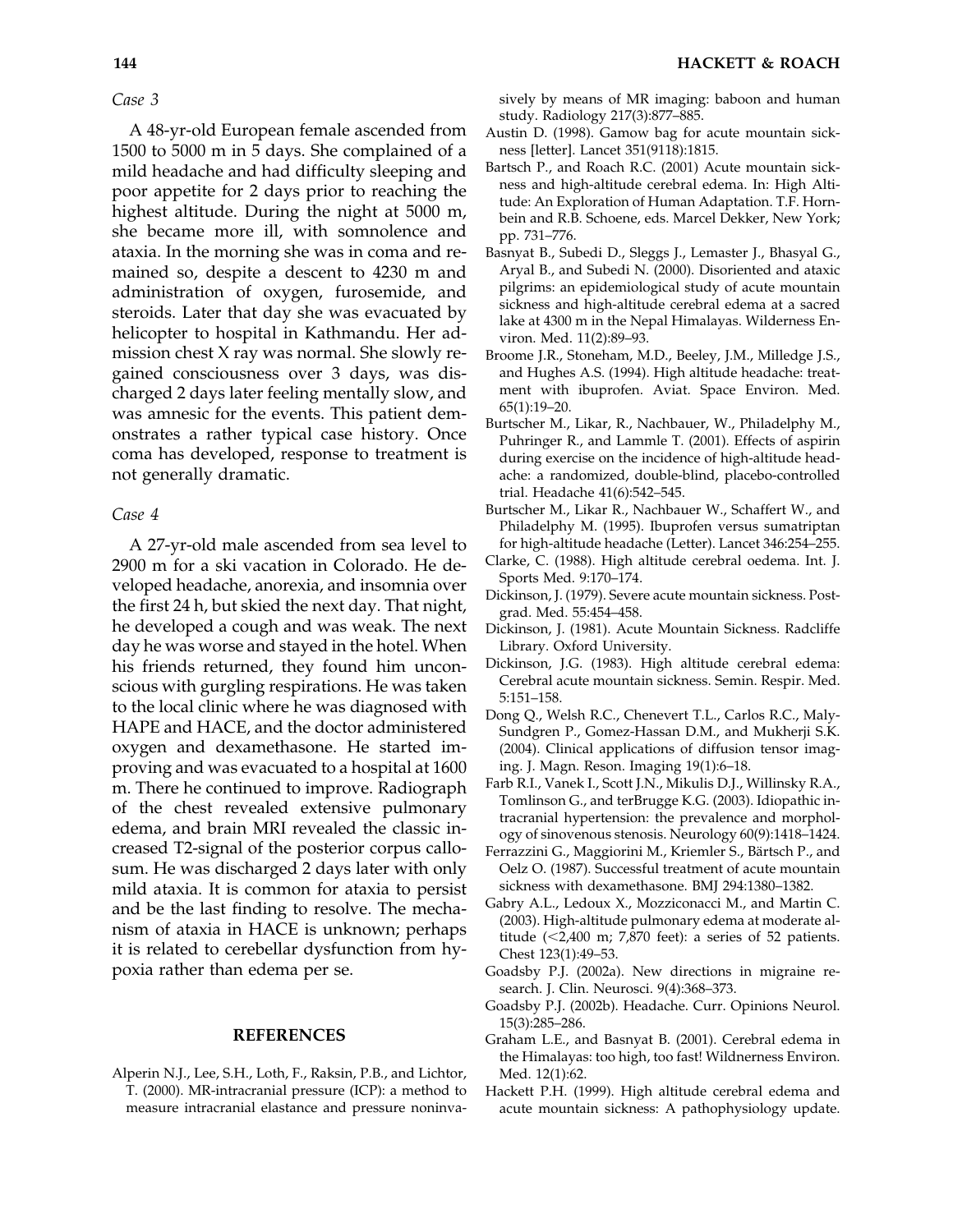#### **HIGH ALTITUDE CEREBRAL EDEMA 145**

In: Hypoxia: Into the Next Millennium. R.C. Roach, P.D. Wagner, and P.H. Hackett, eds. New York, Plenum/ Kluwer Academic Publishing, New York; pp. 23–46.

- Hackett p.H. (2000). Subarachnoid cyst and ascent to high altitude—a problem? High Alt. Med. Biol. 1(4):337–339.
- Hackett P.H., and Rennie D. (1976). The incidence, importance, and prophylaxis of acute mountain sickness. Lancet 2(7996):1149–1155.
- Hackett P.H., and Roach R.C. (2001a). High-altitude medicine. In: Wilderness Medicine. P.A. Auerbach, ed. Mosby, St. Louis, MO; pp. 2–43.
- Hackett P.H., and Roach R.C. (2001b). Current concepts: high altitude illness—a practical review. New Engl. J. Med. 345(2).
- Hackett P.H., Roach R.C., Wood R.A., Foutch R.G., Meehan R.T., Rennie D., and Mills W.J.J. (1988). Dexamethasone for prevention and treatment of acute mountain sickness. Aviat. Space Environ. Med. 59:950–954.
- Hackett P.H., Yarnell P.R., Hill R., Reynard K., Heit J., Mc-Cormick J. (1998). High-altitude cerebral edema evaluated with magnetic resonance imaging: clinical correlation and pathophysiology [see comments]. JAMA 280(22):1920–1925.
- Hartig G.S., and Hackett P.H. (1992). Cerebral spinal fluid pressure and cerebral blood velocity in acute mountain sickness. In: Hypoxia and Mountain Medicine. J.R. Sutton, G. Coates, and C.S. Houston, eds. Queen City Press, Burlington, VT; pp. 260–265.
- Hergan K., Schaefer P.W., Sorensen A.G., Gonzalez R.G., and Huisman T.A. (2002). Diffusion-weighted MRI in diffuse axonal injury of the brain. Eur. Radiol. 12(10): 2536–2541.
- Hochstrasser J., Nanzer A., and Oelz O. (1986). "Das Hoehenoedem in den Schweizer Alpen." Schweiz. Med. Wschr. 116:866–873.
- Hossmann K.A. (1999). The hypoxic brain: Insights from ischemia research. In: Hypoxia: Into the Next Millennium. R.C. Roach, P.D. Wagner, and P.H. Hackett, eds. Plenum/Kluwer Academic Publishing, New York; pp. 155–169.
- Houston C.S., and Dickinson J.G. (1975). Cerebral form of high altitude illness. Lancet 2:758–761.
- Hultgren H.N. (1997). High Altitude Medicine. Hultgren Publications, Stanford, CA:

**QU1**

- Hultgren H.N., Honigman B., Theis K., and Nicholas D. (1996). High-altitude pulmonary edema at a ski resort. West. J. Med. 164(3):222–227.
- Jansen G.F.A., Krins A., Basnyat B., Bosch A., and Odoom J.A. (2000). Cerebral autoregulation in subjects adapted and not adapted to high altitude. Stroke 31:2314– 2318.
- Johnson T.S., Rock P.B., Fulco C.S., Trad L.A., Spark R.F., and Maher J.T. (1984). Prevention of acute mountain sickness by dexamethasone. N. Engl. J. Med. 310(11): 683–686.
- Krasney J.A. (1994). A neurogenic basis for acute altitude illness. Med. Sci. Sports Exerc. 26(2):195–208.
- Lansberg M.G., Norbash A.M., Marks M.P., Tong D.C., Moseley M.E., and Albers G.W. (2000). Advantages of adding diffusion-weighted magnetic resonance imag-

ing to conventional magnetic resonance imaging for evaluating acute stroke. Arch. Neurol. 57(9):1311–1316.

- Levine B.D., Yoshimura K., Kobayashi T., Fukushima M., Shibamoto T., and Ueda G. (1989). Dexamethasone in the treatment of acute mountain sickness [see comments]. N. Engl. J. Med. 321(25):1707–1713.
- Levine B.D., Zhang R., and Roach R.C. (1999). Dynamic cerebral autoregulation at high altitude. Adv. Exp. Med. Biol. 474:319–322.
- Matsuzawa Y., Kobayashi T., Fujimoto K., Shinozaki S., and Yoshikawa S. (1992). Cerebral edema in acute mountain sickness. In: High Altitude Medicine. G. Ueda, J.T. Reeves, and M. Sekiguchi, eds. Shinshu University Press, Matsumoto, Japan; pp. 300–304.
- Morocz I.A., Zientara G.P., Gudbjartsson H., Muza S., Lyons T., Rock P.B., Kikinis R., and Jolesz F.A. (2001). Volumetric quantification of brain swelling after hypobaric hypoxia exposure. Exp. Neurol. 168(1):96–104.
- Moskowitz M.A. (1990). Basic mechanisms in vascular headache. Neurol. Clin. 8(801–815).
- Norboo T., Angchuk S., Phunsog T., and Phunshog S.  $\leftarrow$ (1998). High altitude cerebral edema in Ladakh. Progress in Mountain Medicine and High Altitude Physiology, Matsumoto, Japan.
- Oelz O. (1983). High altitude cerebral oedema after positive airway pressure breathing at high altitude (Letter). Lancet 2:1148.
- Oelz O., and Largiader J. (1987). Hallucinations and frostbite on Glacier Dome. In: Hypoxia and Cold. J.R. Sutton, C.S. Houston, and G. Coates, eds. Praeger, New York; pp. 363–368.
- Pardridge W.M. (2003). Molecular biology of the blood–brain barrier. Methods Mol. Med. 89:385–399.
- Provenzale J.M., Wang G.R., Brenner T., Petrella J.R., and Sorensen A.G. (2002). Comparison of permeability in high-grade and low-grade brain tumors using dynamic susceptibility contrast MR imaging. AJR Am. J. Roentgenol. 178(3):711–716.
- Raichle M.E., Grubb R.L., and Eichling J.O. (1978). Central neuroendocrine regulation of brain water permeability. Ciba Found. Symp. 56:219–235.
- Reeves J.T. (1993). Sympathetics and hypoxia. A brief overview. In: Hypoxia and Molecular Medicine. J.R. Sutton, C.S. Houston, and G. Coates, eds. Queen City Press, Burlington, VT; pp. XXX–XXX.
- Roach R.C., and Hackett P.H. (2001). Frontiers of hypoxia research: acute mountain sickness. J. Exp. Biol. 204(Pt 18):3161–3170.
- Ross R.T. (1985). The random nature of cerebral mountain sickness. Lancet 1:990–991.
- Sanchez del Rio M., and Moskowitz M.A. (1999). High altitude headache. Lessons from headaches at sea level. Adv. Exp. Med. Biol. 474:145–153.
- Schoch H.J., Fischer S., and Marti H.H. (2002). Hypoxiainduced vascular endothelial growth factor expression causes vascular leakage in the brain. Brain 125(Pt 11):2549–2557.
- Severinghaus J.W. (1995). Hypothesis: angiogenesis cytokines in high altitude cerebral oedema. Acta Anaesthesiol. Scand. Suppl. 107:177–178.



**AU1** -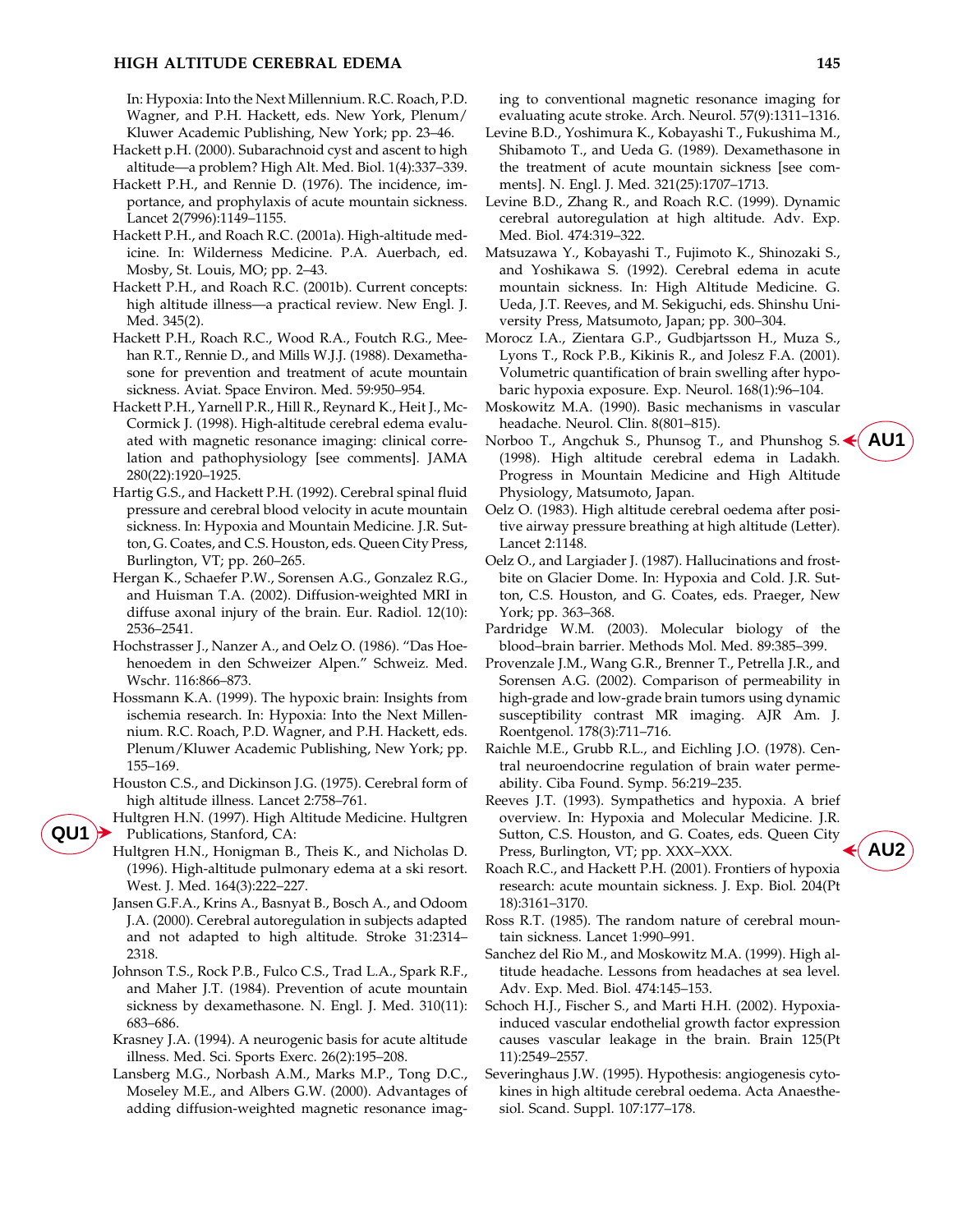- Singh I., Khanna P.K., Srivastava M.C., Lal M., Roy S.B., and Subramanyam C.S.V. (1969). Acute mountain sickness. N. Engl. J. Med. 280:175–184.
- Smith S.M., Zhang Y., Jenkinson M., Chen J., Matthews P.M., Federico A., and De Stefano N. (2002). Accurate, robust, and automated longitudinal and cross-sectional brain change analysis. Neuroimage 17(1):479–489.
- Ter Minassian A., Beydon L., Ursino M., Gardette B., Gortan C., and Richalet J.P. (2001). Doppler study of middle cerebral artery blood flow velocity and cerebral autoregulation during a simulated ascent of Mount Everest. Wilderness Environ. Med. 12(3):175–183.
- Wiedman M., and Tabin G. (1999). High-altitude retinopathy and altitude illness. Ophthalmology 106(10): 1924–1927.
- Wieshmann U.C., Clark C.A., Symms M.R., Franconi F., Barker G.J., and Shorvon S.D. (1999). Reduced anisotrophy of water diffusion in structural cerebral abnormalities demonstrated with diffusion tensor imaging. Magn. Reson. Imaging 17(9):1269–1274.
- Wieshmann U.C., Free S.L., Everitt A.D., Bartlett P.A., Barker G.J., Tofts P.S., Duncan J.S., Shorvon S.D., and

Stevens J.M. (1996). Magnetic resonance imaging in epilepsy with a fast FLAIR sequence. J. Neurol. Neurosurg. Psychiatry 61(4):357–361.

- Yarnell P.R., Heit J., and Hackett P.H. (2000). High-altitude cerebral edema (HACE): the Denver/Front Range experience. Semin. Neurol. 20(2):209–217.
- Zafren K. (1998). Gamow bag for high-altitude cerebral oedema [letter]. Lancet 352(9124):325–326.

Address reprint requests to: *Peter H. Hackett International Society for Mountain Medicine 610 Sabeta Drive Ridgway, Colorado*

#### *E-mail:* hackett@hypoxia.net

Received January 20, 2004; accepted in final form March 12, 2004